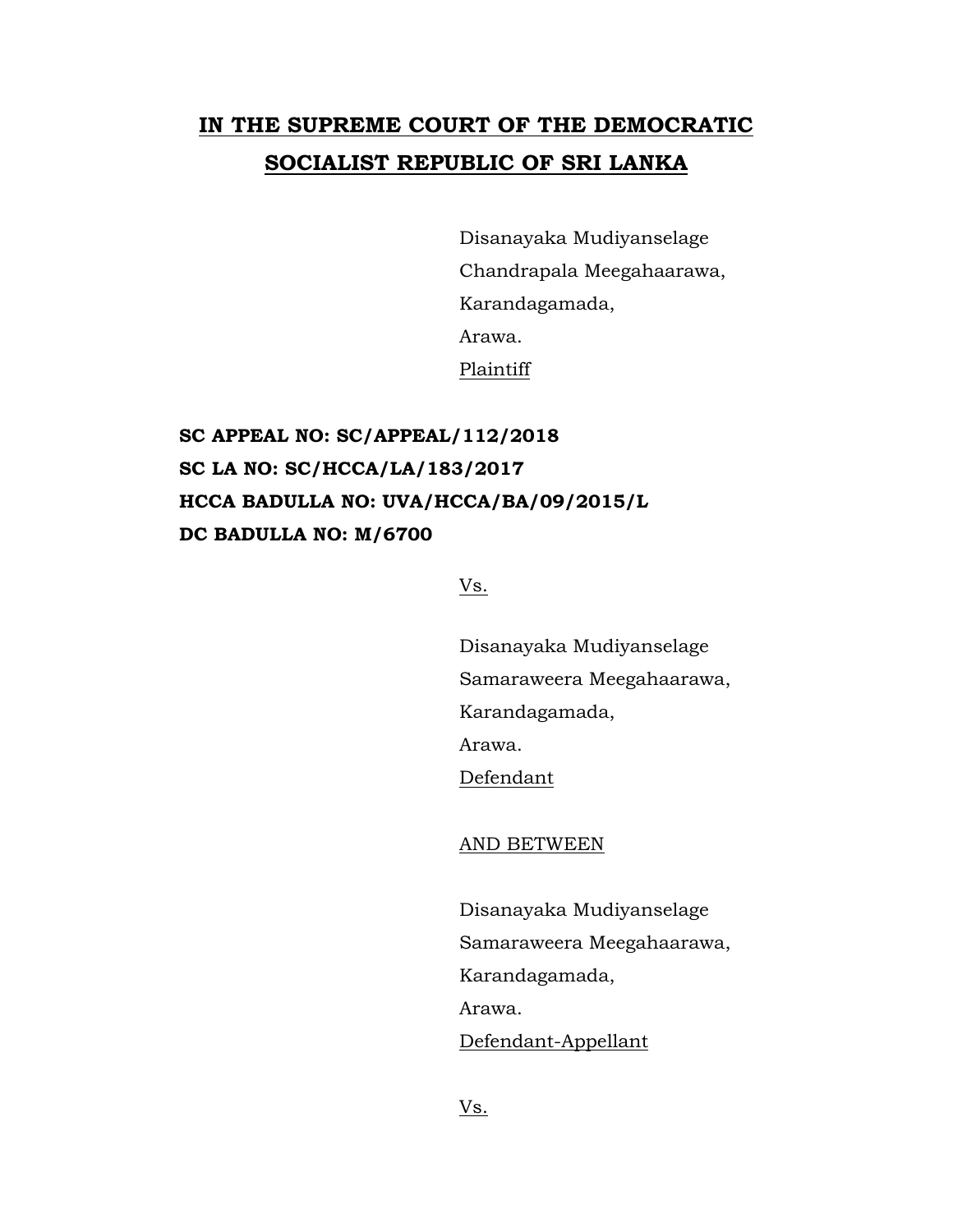Disanayaka Mudiyanselage Chandrapala Meegahaarawa, Karandagamada, Arawa. Plaintiff-Respondent

## AND NOW BETWEEN

Disanayaka Mudiyanselage Chandrapala Meegahaarawa, Karandagamada, Arawa. Plaintiff-Respondent-Appellant

Vs.

Disanayaka Mudiyanselage Samaraweera Meegahaarawa, Karandagamada, Arawa. Defendant-Appellant-Respondent

Before: P. Padman Surasena, J. S. Thurairaja, P.C., J. Mahinda Samayawardhena, J.

Counsel: Mahinda Nanayakkara for the Plaintiff-Respondent-Appellant. Malaka Herath for the Defendant-Appellant-Respondent.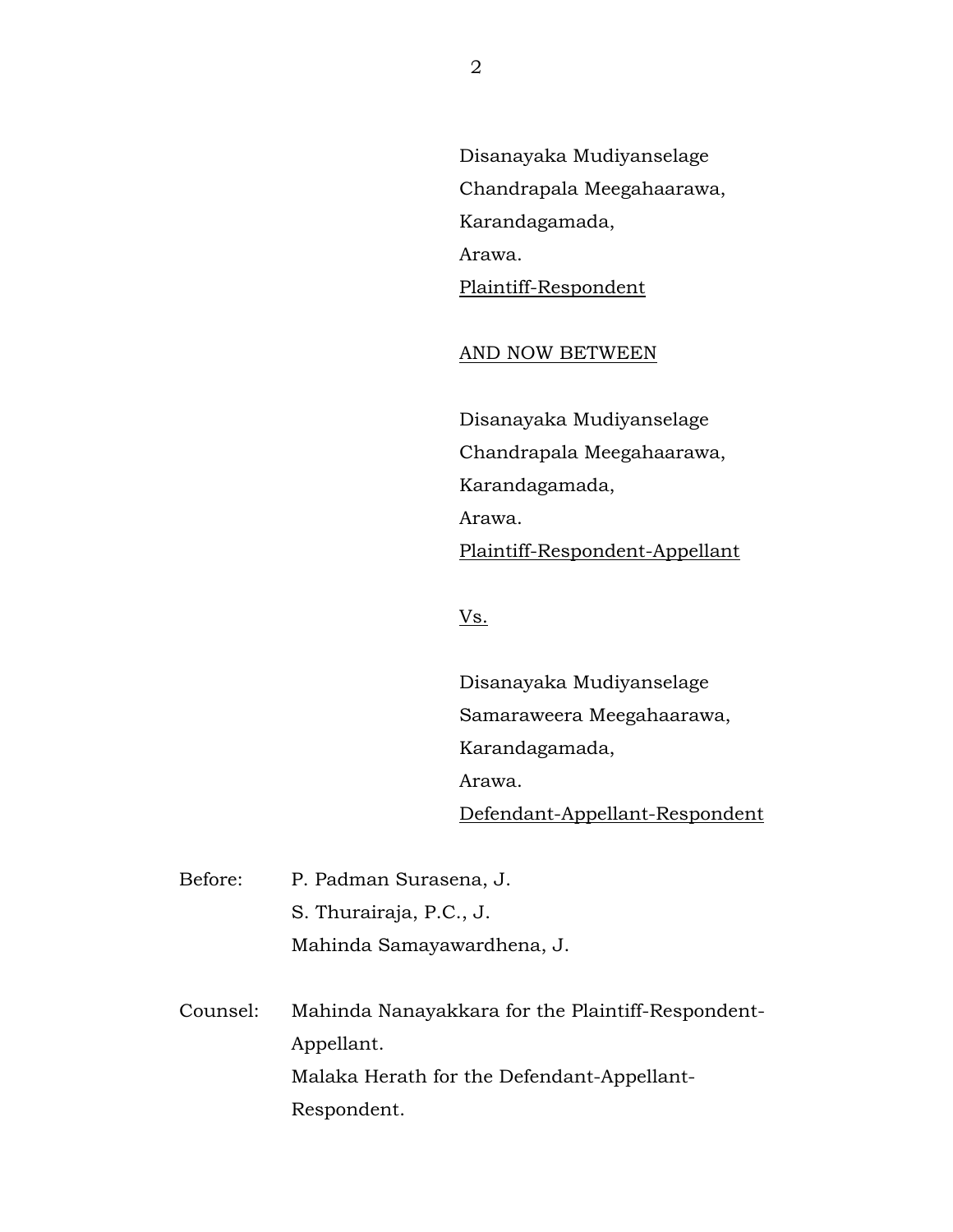## Argued on: 24.02.2021

Further written submissions by the Appellant on: 08.03.2021 Further written submissions by the Respondent on: 10.03.2021 Decided on: 21.05.2021

## Mahinda Samayawardhena, J.

The Plaintiff filed this action against the Defendant in the District Court of Badulla seeking to recover a sum of Rs. 872,000 with legal interest, on the basis that he sold 26,446.5 kg of paddy at a rate of Rs. 33 per kg to the Defendant in September 2009. According to the Plaintiff, at the time of the sale, the Defendant did not pay a single cent in cash but provided the Plaintiff with two post-dated cheques marked P1 and P2 – P1 for Rs. 20,000 and P2 for Rs. 850,000 – both of which were subsequently dishonoured. Although the action was not filed under the Bills of Exchange Ordinance or Chapter 53 of the Civil Procedure Code, the Plaintiff based his case on the aforesaid two cheques. The Defendant totally denies that he engaged in any paddy transaction with the Plaintiff and states that the Plaintiff was a money lender and that the Defendant borrowed Rs. 20,000 on P1, and P2 was additional security provided for the same. The Defendant sought dismissal of the Plaintiff's action. The District Court entered Judgment for the Plaintiff but, on appeal, the High Court of Civil Appeal set it aside and the appeal of the Defendant was allowed. Hence the Plaintiff before this Court. This Court granted leave to appeal to the Plaintiff on the following questions of law formulated by the Plaintiff: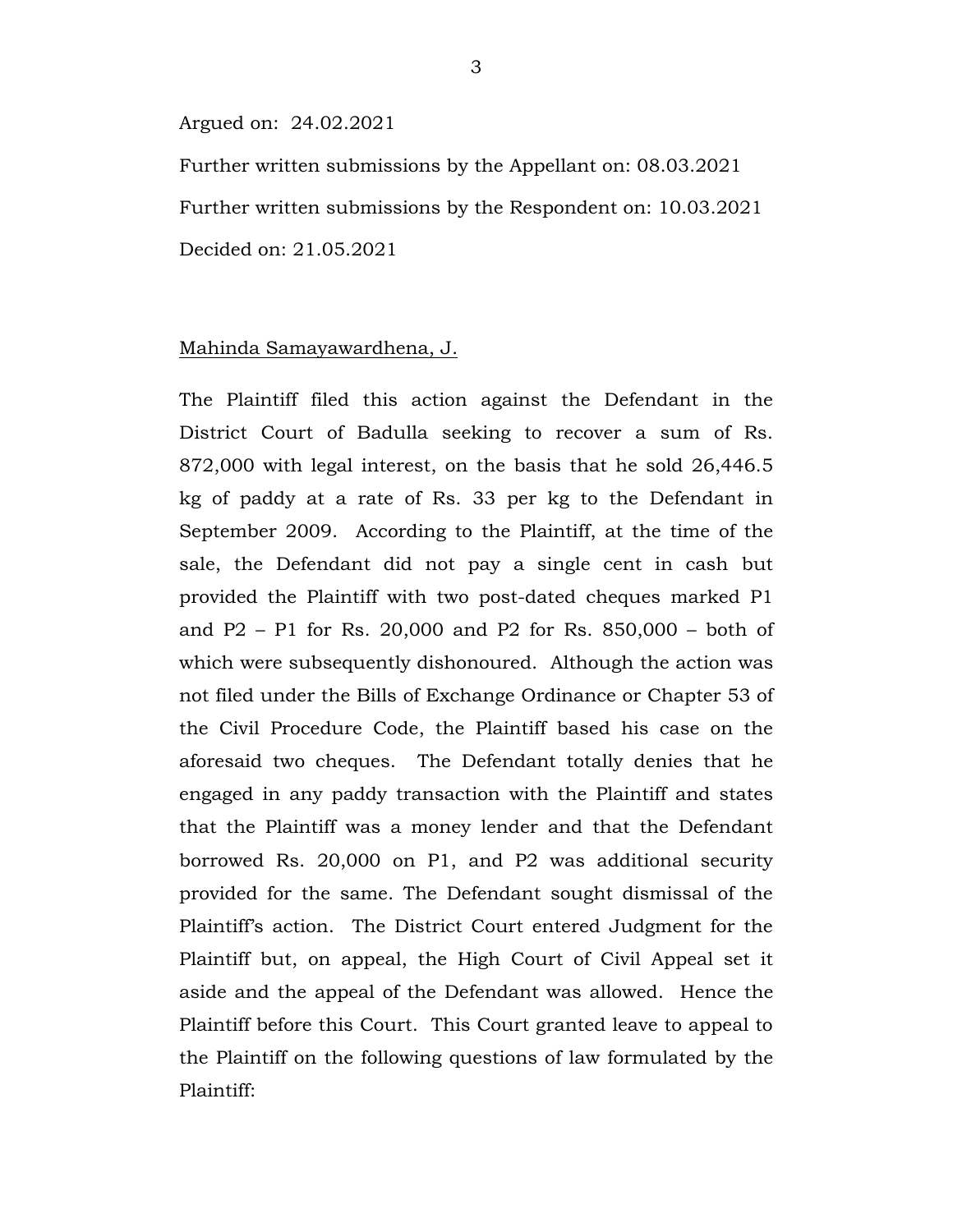- *(a) Is the judgment of the High Court of Civil Appeal wrong in law?*
- *(b) Has the High Court of Civil Appeal failed to consider the fact that the District Court has considered all the ingredients which should be contained in a judgment as per section 187 of the Civil Procedure Code?*
- *(c) Can the High Court of Civil Appeal dismiss the Plaintiff's action without setting aside the judgment of the District Court?*

Let me consider these three questions one by one.

The first question of law formulated by the Plaintiff is broad and unspecific. It is not clear on what basis the Plaintiff says that the Judgment of the High Court of Civil Appeal is wrong in law. At the argument before this Court, learned counsel for the Plaintiff stated that the analysis of evidence by the District Court was correct whereas the analysis of evidence by the High Court was incorrect. In the facts and circumstances of this case, I do not think so. When the High Court stated the Plaintiff had not proved his case on a balance of probability and then opined that the Defendant's version was more probable than that of the Plaintiff, the High Court took *inter alia* the following matters into consideration:

- (a) Admittedly, the Plaintiff is a money lender and the paddy transaction the Plaintiff speaks of is not believable.
- (b) It is unlikely that a person seeking to buy a large stock of paddy would come without a rupee in cash but with two post-dated cheques.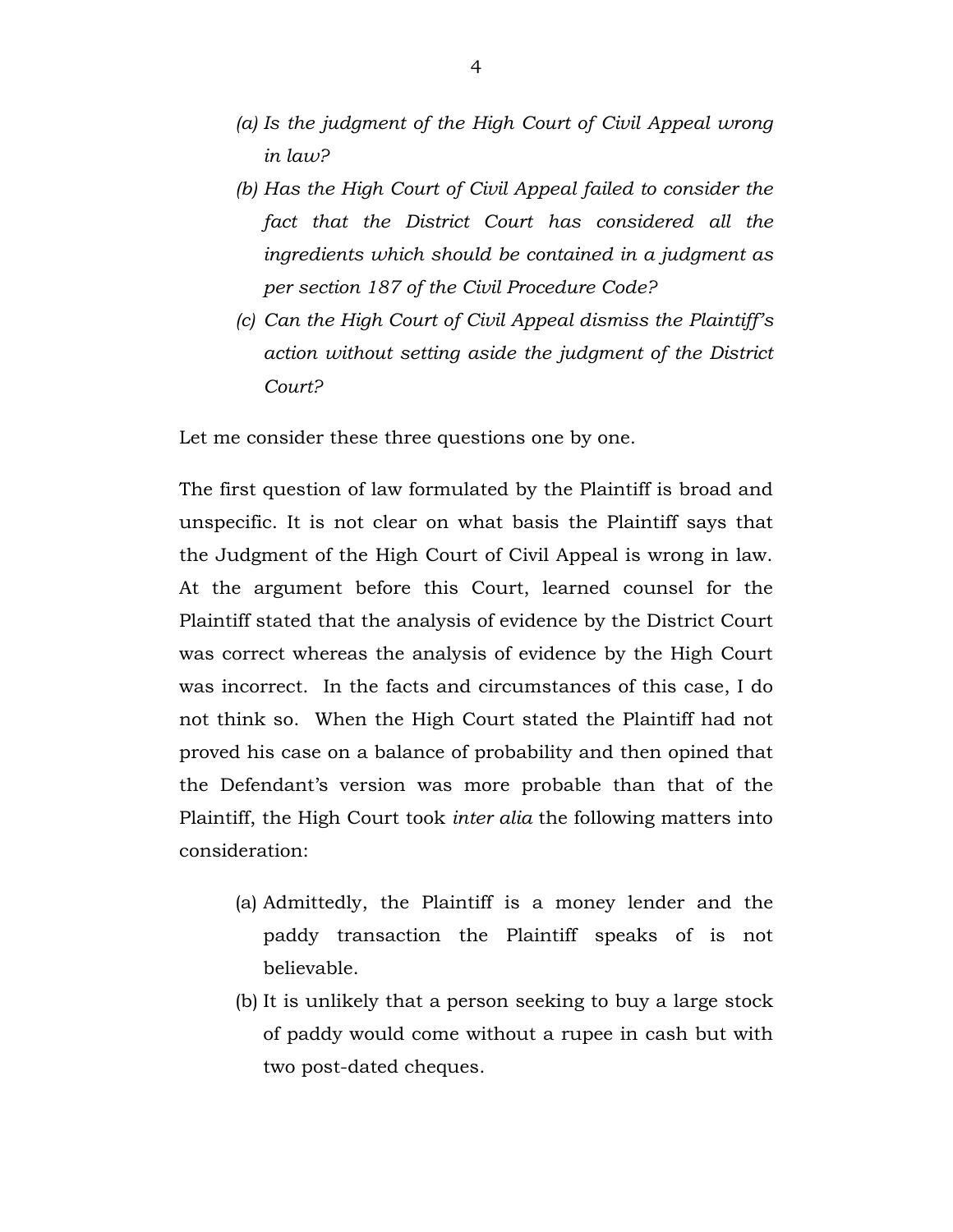- (c) If the alleged paddy transaction is a single transaction which took place on one particular occasion, it was unnecessary for the Defendant to have provided two post-dated cheques – one for Rs. 20,000 and the other for Rs. 850,000 – instead of offering one post-dated cheque.
- (d) The alleged paddy transaction took place in September 2009, but according to the document V6 dated 06.10.2010, the Defendant had not yet paid back a sum of Rs. 42,000 previously borrowed from the Plaintiff in 2006. Therefore, it is unlikely the Plaintiff would have sold the Defendant a large stock of paddy worth a sum of Rs. 872,734.50 on credit.
- (e) Admittedly, the Defendant is illiterate. He can sign his name but cannot read or write. The Defendant admits his signature on the two cheques. The Plaintiff's own witness Susantha admitted in his evidence that he (Susantha) filled the cheques at the request of the Plaintiff and in the absence of the Defendant.

I cannot find fault with the analysis of the learned High Court Judge in deciding that the Plaintiff failed to prove his case.

Learned counsel for the Plaintiff accepts that if the Plaintiff fails to prove the paddy transaction, the Plaintiff's action shall fail. The finding of the High Court that on a preponderance of probability the paddy transaction was not proved is acceptable.

In the facts and circumstances of this case, the Defendant's version is more probable than that of the Plaintiff.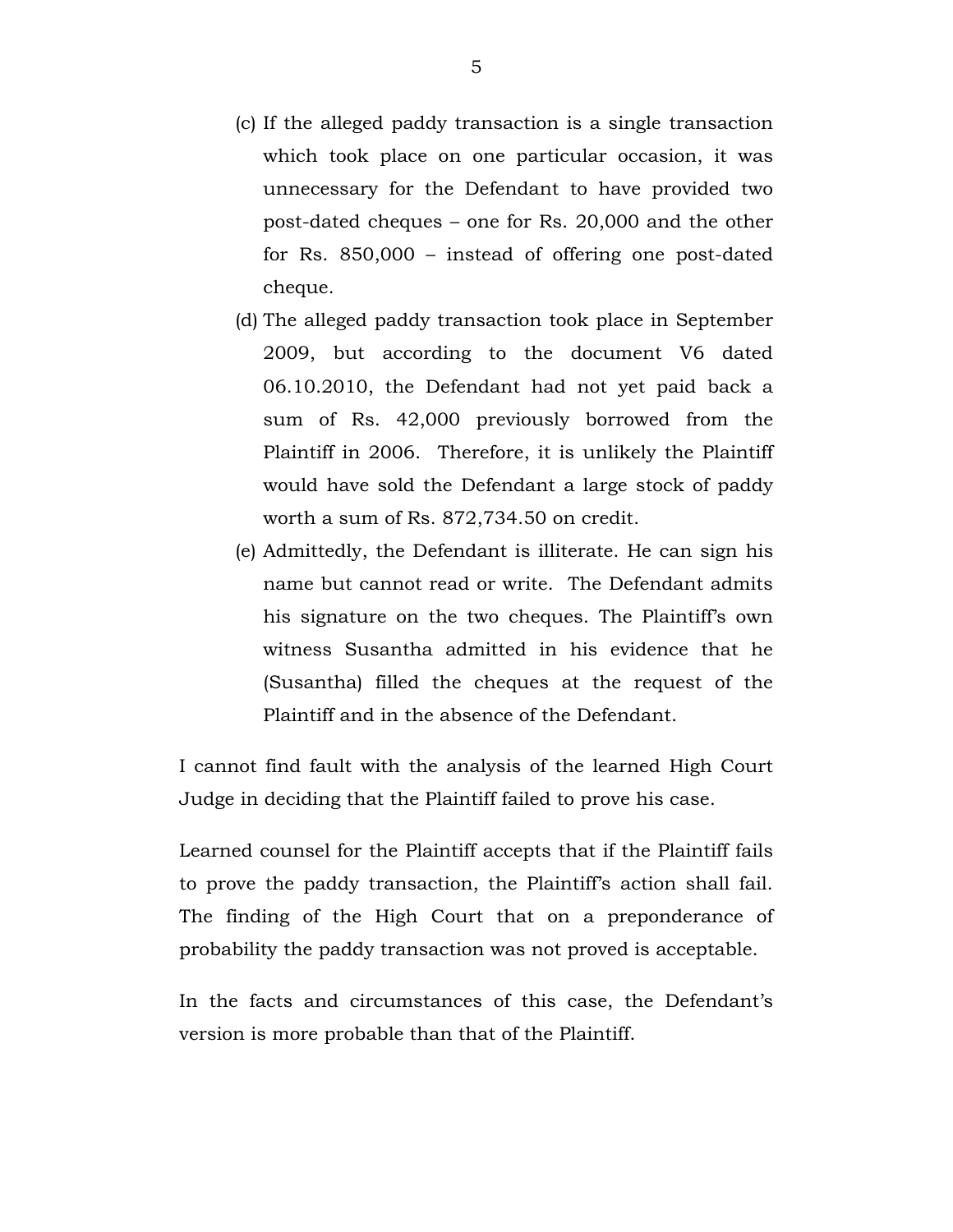At the argument, learned counsel for the Plaintiff heavily relied on the failure of the Defendant to reply to the letter of demand sent prior to the institution of the action. Counsel vehemently submits that the Defendant is estopped from denying liability due to the failure to answer the letter of demand.

In business matters, if the party receiving a letter, email or the like, disputes the assertions contained in it, he must reply, for failure to do so can be regarded as an admission of the claim made therein.

In the oft quoted decision of *Saravanamuttu v. de Mel (1948) 49 NLR 529*, it was held:

*In business matters, if a person states in a letter to another that a certain state of facts exists, the person to whom the letter is written must reply if he does not agree with or means to dispute the assertions. Otherwise, the silence of the latter amounts to an admission of the truth of the allegations contained in that letter.*

The following dicta of *Lord Esher M.R. in Wiedeman v. Walpole (1891) 2 Q.B. 534* was quoted with approval in *Colombo Electric Tramways and Lighting Co. Ltd v. Pereira (1923) 25 NLR 193* at 195:

*Now there are cases—business and mercantile cases—in which the Courts have taken notice that, in the ordinary course of business, if one man of business states in a letter to another that he has agreed to do certain things, the person who receives that letter must answer it, if he means to dispute the fact that he did so agree. So, where merchants are in dispute one with the other in the course of*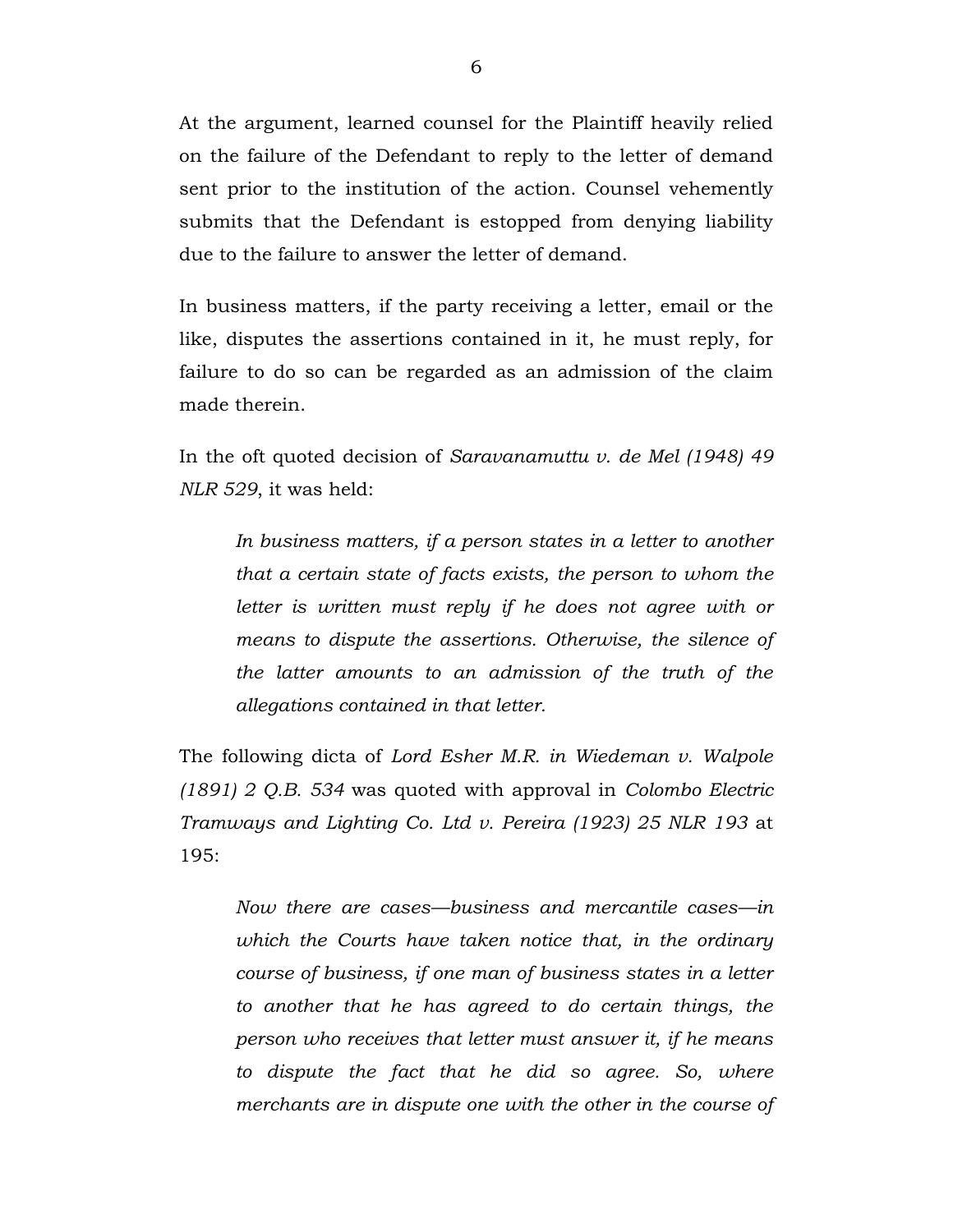*carrying on some business negotiations, and one writes to the other, "but you promised me that you would do this or that", if the other does not answer that letter, but proceeds with the negotiations, he must be taken to admit the truth of the statement.*

The above has been quoted with approval in several cases, including *Seneviratne v. LOLC [2006] 1 Sri LR 230.*

However, I must add that although it is a general principle that failure to answer a business letter amounts to an admission of the contents therein, this is not an absolute principle of law. In other words, failure to reply to a business letter alone cannot decide the whole case. It is one factor which can be taken into account along with other factors in determining whether the Plaintiff has proved his case. Otherwise, when it is established that the formal demand, which is a *sine qua non* for the institution of an action, was not replied, Judgment can *ipso facto* be entered for the Plaintiff. That cannot be done. Therefore, although failure to reply to a business letter or a letter of demand is a circumstance which can be held against the Defendant, it cannot by and of itself prove the Plaintiff's case. The impact of such failure to reply will depend on the facts and circumstances of each case. *Vide* the Judgment of Weeramantry J. in *Wickremasinghe v. Devasagayam (1970) 74 NLR 80*.

In the instant case, there is no strong evidence in favour of the Plaintiff to support the alleged paddy transaction. It is admitted that the Defendant is illiterate and the Plaintiff is a money lender. Document V1 goes to prove that the Plaintiff had lent money to the Defendant prior to the alleged paddy transaction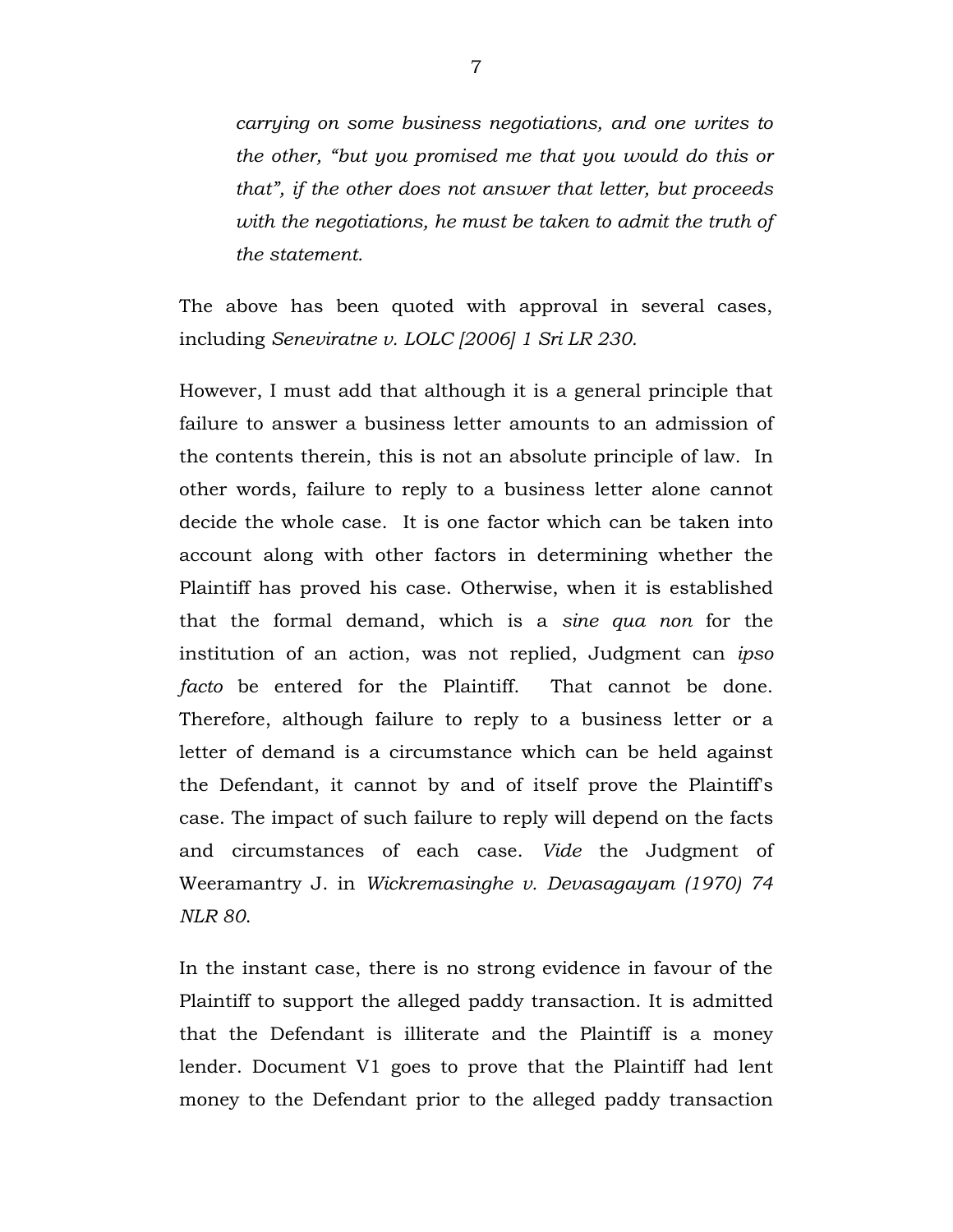and that loan remained unsettled. In the facts and circumstances of this case, the failure to answer the letter of demand P3 is not decisive.

The first question of law shall be answered in the negative.

The second question of law for me is meaningless. It is: "*the High Court of Civil Appeal failed to consider the fact that the District Court has considered all the ingredients which should be contained in a judgment as per section 187 of the Civil Procedure Code*". No argument in relation to the ingredients of a Judgment was advanced before the High Court by either party. The High Court did not consider such a matter in its Judgment; nor did the High Court set aside the Judgment of the District Court on the basis that the same did not contain all the requirements of a Judgment as per section 187 of the Civil Procedure Code.

This question shall be answered against the Plaintiff.

The third question of law is of a technical nature. The last paragraph of the High Court Judgment when translated into English reads: "*For the above-mentioned reasons, the Court decides to allow the appeal of the Defendant-Appellant. Accordingly, the appeal is allowed and the Plaintiff-Respondent's action is dismissed. No costs*."

Learned counsel for the Plaintiff argues it is wrong to have dismissed the Plaintiff's action without setting aside the Judgment of the District Court. Although the High Court does not expressly state that it sets aside the Judgment of the District Court, the same is implicit in allowing the appeal of the Defendant-Appellant. After allowing the appeal, the High Court was correct, for the reasons set out in the Judgment, to have